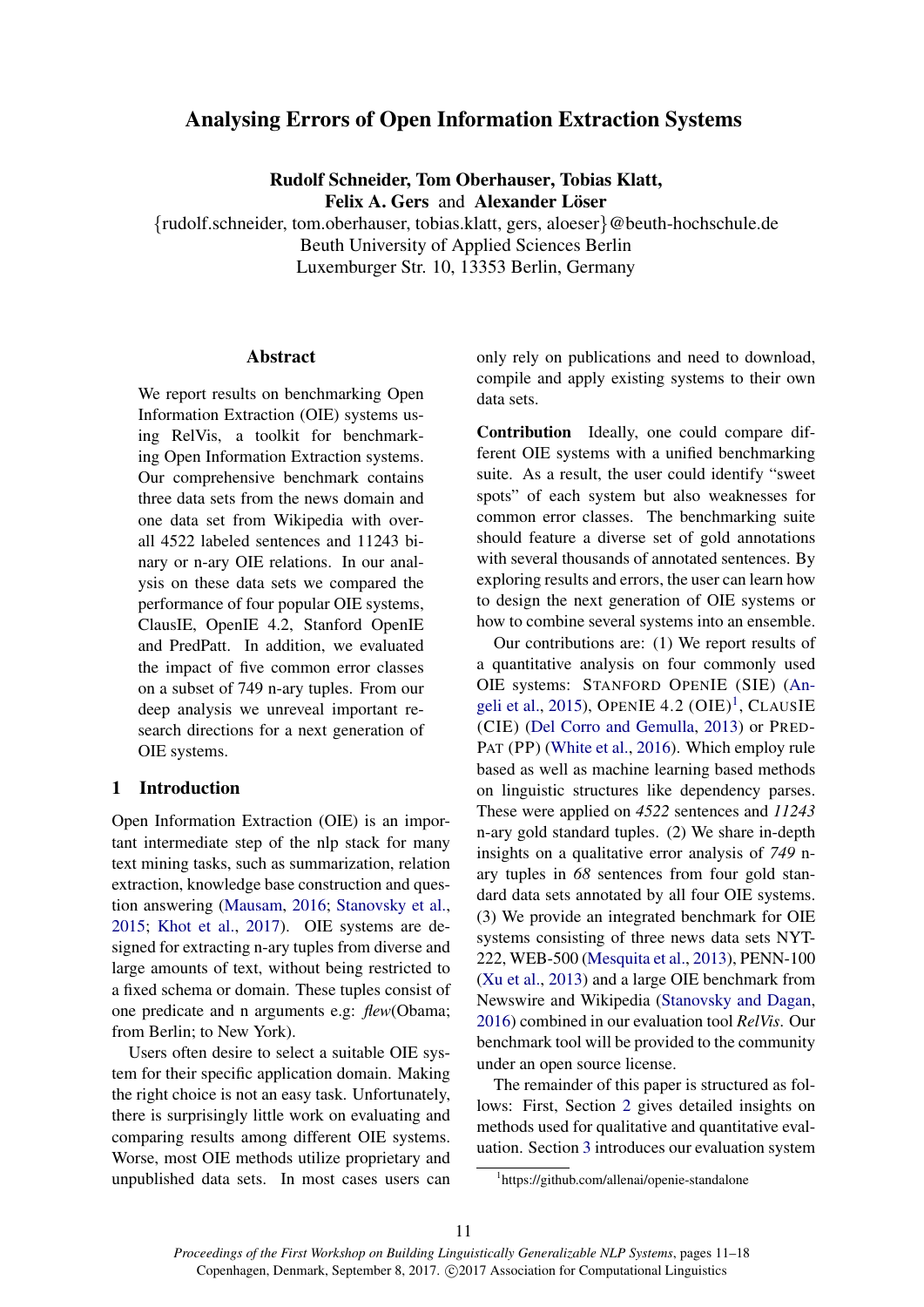| Name            | <b>Type</b> | Domain      | Sent. | $\parallel$ # Tuple |
|-----------------|-------------|-------------|-------|---------------------|
| <b>NYT-222</b>  | n-ary       | <b>News</b> | 222   | 222                 |
| <b>WEB-500</b>  | binary      | Web/News    | 500   | 461                 |
| <b>PENN-100</b> | binary      | Mixed       | 100   | 51                  |
| OIE2016         | n-ary       | Wiki        | 3200  | 10359               |

in a demo walkthrough. We report in Section 4 indepth insights on our experiment results. Finally, Section 5 concludes with design recommendations for next generation OIE systems.

#### 2 Analysing Open IE Systems

We set up two experiments with four OIE systems STANFORD OPENIE (Angeli et al., 2015), OPENIE 4.2<sup>2</sup>, CLAUSIE (Del Corro and Gemulla, 2013) and PREDPAT (White et al., 2016) and four gold standard data sets. The qualitative analysis was done by two human judges, who classified errors in the output of the systems into six categories. Our qualitative analysis includes gold labeled data sets from previous evaluations, shown in Table 1.

### 2.1 Data sets

Our evaluation process for Open Information Extraction systems should be convenient and comparable. To meet this goal, we deliver supplementary scripts to import commonly used data sets with our evaluation system RelVis. The unified data model enables the user to perform quantitative comparisons and extensive analyses on widely used data sets. We used in our experiments four data sets, see Table 1, of which two feature only binary relations with two arguments. Data sets *NYT-222* and *OIE2016* also contain n-ary relations. These labeled data sets origin from Mesquita et al. (2013) and Stanovsky and Dagan (2016).

#### 2.2 Measuring OIE Systems

A naive way to match a tuple to a gold standard is an *equal match*. Enforcing equal matching of boundaries in text to a gold standard delivers exact results for computing precision. However, this strategy penalizes other, potentially correct, boundary definitions beyond the gold standard. Dealing with multiple OIE systems and their different annotation styles requires a less restrictive matching strategy. A second strategy is a *con-* *tainment match* where an argument or predicate is considered correct, if it at least contains a gold standard annotation. Hence, spans from the gold standard may be contained (fully) inside the spans of the annotation from the OIE system. However, this strategy may label over-specific tuples as correct and may lead to a lower precision and penalizes binary systems on n-ary data sets.

Therefore we introduce a *relaxed containment strategy* which removes a penalty for wrong boundaries especially for over-specific extractions. This strategy counts an extraction correct, even when the number of arguments doesn't match the gold standard. For example, Stanford OIE, a system that only returns binary OIE tuples, performs well on *NYT-nary (b)*, an n-ary data set and yields large parts of relatively short sentences as one argument. With the relaxed matching strategy Stanford OIEs binary extractions are counted correct as long as they contain all gold standard arguments.

The approach of Mesquita et al. (2013) has simplified the task by replacing all entities in the test set with the words "Europe" and "Asia". In our opinion this decision is contrary to the definition of OpenIE given by Banko et al. (2007) which describes OIE as *"domain-independent discovery of relations extracted from text and readily scales to the diversity and size of the Web corpus."* and may hide or even cause problems in the analysed systems.

Measurements. In our quantitative evaluation we calculate precision, recall and  $F_2$  measure at sentence level. Following Pink et al. (2014), we choose  $F_2$  instead of  $F_1$  measure because it gives the recall a larger impact. The basic intuition is that a high recall of an OIE system is critical to the performance of any downstream application that can apply additional filters.

#### 2.3 Common Error Classes.

Authors of OIE systems distinguish among six major error classes, Table 3 reports errors for our four OIE systems. In the following paragraphs we describe each error class in detail.

Wrong Boundaries. Banko et al. (2007) describe this error as *too large or too small boundaries for an argument or predicate of an OIE extraction*. In each of the four OIE systems we observe wrong boundaries for at least one third of the results. This indicates that OIE systems often

<sup>2</sup> https://github.com/allenai/openie-standalone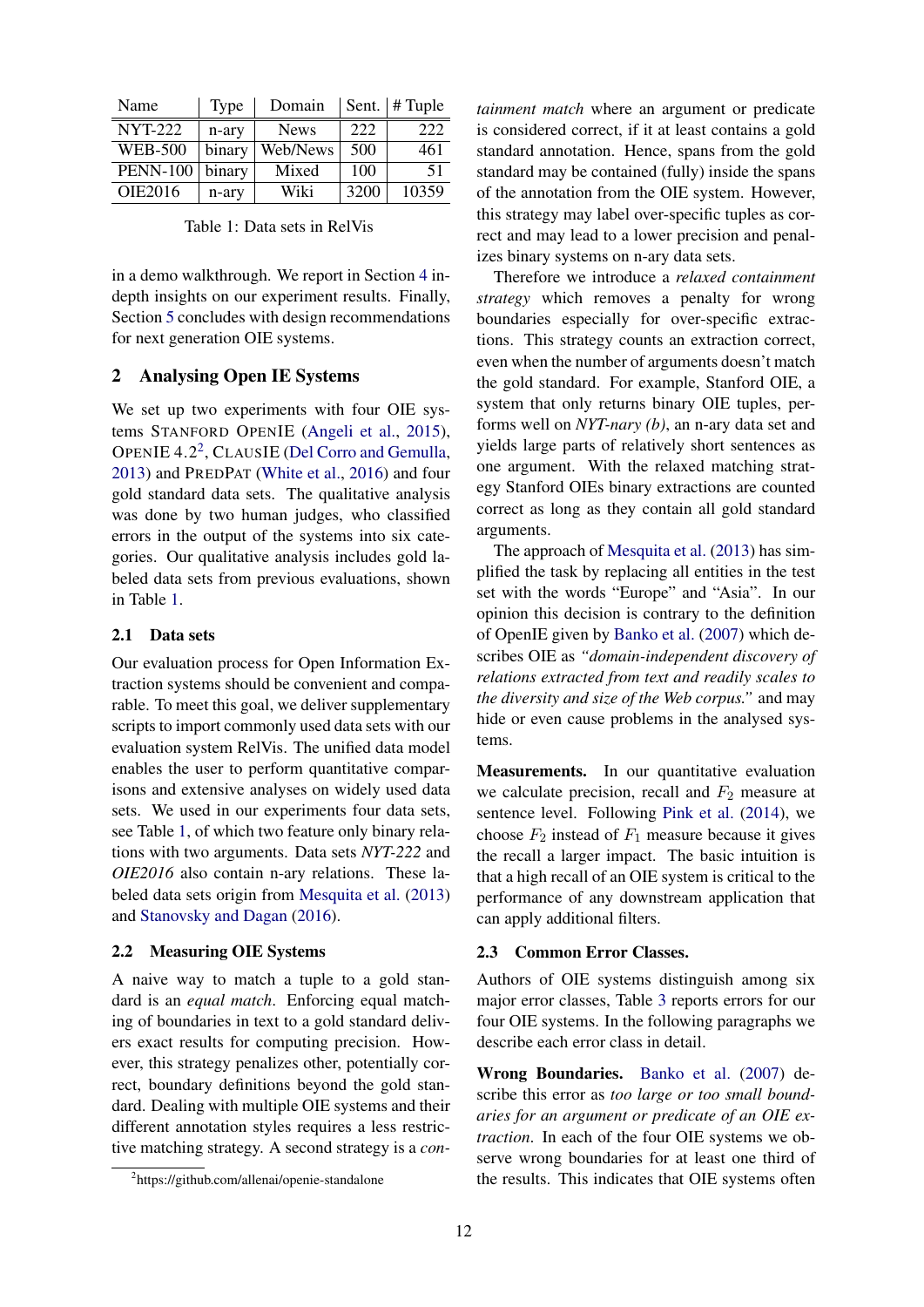fail in generalizing to unseen word distributions. This might be caused by errors in used intermediate structures, such as dependency parses, or overestimation of boundaries. Incorrect boundaries for relation arguments can prohibit fusing, linking or aggregating tuples for the same predicate. As a consequence, an additional system needs to filter out incorrect boundaries which may cause a drastic recall loss.

A solution proposed in the literature is to 'wait' until intermediate systems, such as dependency parser, POS tagger etc., provide an improved generalization. However, this may not always be the case for niche domains, such as medical text or text in enterprise scenarios, where often no labeled corpora for those intermediate systems exist.

Following Arnold et al. (2016a,b) we suggest end-to-end architectures, such as TASTY, an endto-end named entity recognition and named entity linking system. TASTY leverage stacked deep learning architectures and requires only a few hundred labeled annotations to reach high F-measures in various domains and languages.

Redundant Extraction. In absence of a schema, OIE systems output redundant extractions for the same sentence, such as for the same subject-predicate structure. For example, in the sentence *"Additionally, we included some other relevant results from the 2005 survey in Antwerp."* SIE yields two times the tuple (we, included, other relevant results). These OIE systems are tuned towards high recall and leave the decision to filter out redundant tuples to a downstream application (Del Corro and Gemulla, 2013). The OIE system SIE which returns in extreme cases up to 140 tuples for the same sentence. Our results indicate that this error class has been resolved to a large extent in most systems by filtering and aggregating results from multiple similar extraction rules.

Uninformative Extraction. Following Fader et al. (2011), *uninformative extractions are extractions that omit critical information*. This type of error is caused by improper handling of relation phrases that are expressed by a combination of a verb with a noun, such as light verb constructions (LVCs). Adding syntactic and lexical constraints may solve this problem to certain extent.

Missing Extraction - False Negatives. This class describes relations which were not found by

a particular system. According to Fader et al. (2011), missing extractions are often caused by argument-finding heuristics choosing the wrong arguments, or failing to extract all possible arguments. One example is the case of coordinating conjunctions. CIE and OIE can spot certain cases of coordinating conjunctions and do miss fewer tuples. Other sources of this error are lexical constraints filtering out a valid relation phrase, another source are errors in dependency parsing. Overall, we observe a trade-off among OIE systems between utilizing lexical constraints for filtering out uninformative tuples and thereby creating false negatives. Our results indicate that system OIE handles this trade-off slightly better than other systems.

Wrong Extraction. Stanovsky and Dagan (2016) consider a tuple as correct as long as it shares a specified threshold of characters with a gold annotation. However, this policy may lead to emitting large parts of a sentence as one argument and poses additional computation effort to a downstream application. We focus on sentence-level correctness (Mesquita et al., 2013; Angeli et al., 2015) and define a tuple as correct if the following conditions are met:

- 1. The selected matching strategy yields a match for the predicate.
- 2. The number of arguments aligns with the gold standard.
- 3. The selected matching strategy yields a match for all arguments.

This error class is critical since it is not possible to recover from a error of this class and it emits a wrong signal which might trigger additional errors in downstream tasks.

Out of Scope. We observe in Table 3 that our OIE systems yield more correct extractions as recognized by authors of gold data sets. For these additional annotations, we introduce an *out of scope* category. This label does not indicate an error, but it helps us from distinguishing errors of gold labels and additional annotations of a particular OIE system that are not present in the gold standard. Our two judges marked an annotation, in the qualitative evaluation, as out of scope if it is valid and provides an information gain. If marked as out of scope, no other error category is applied to the extraction.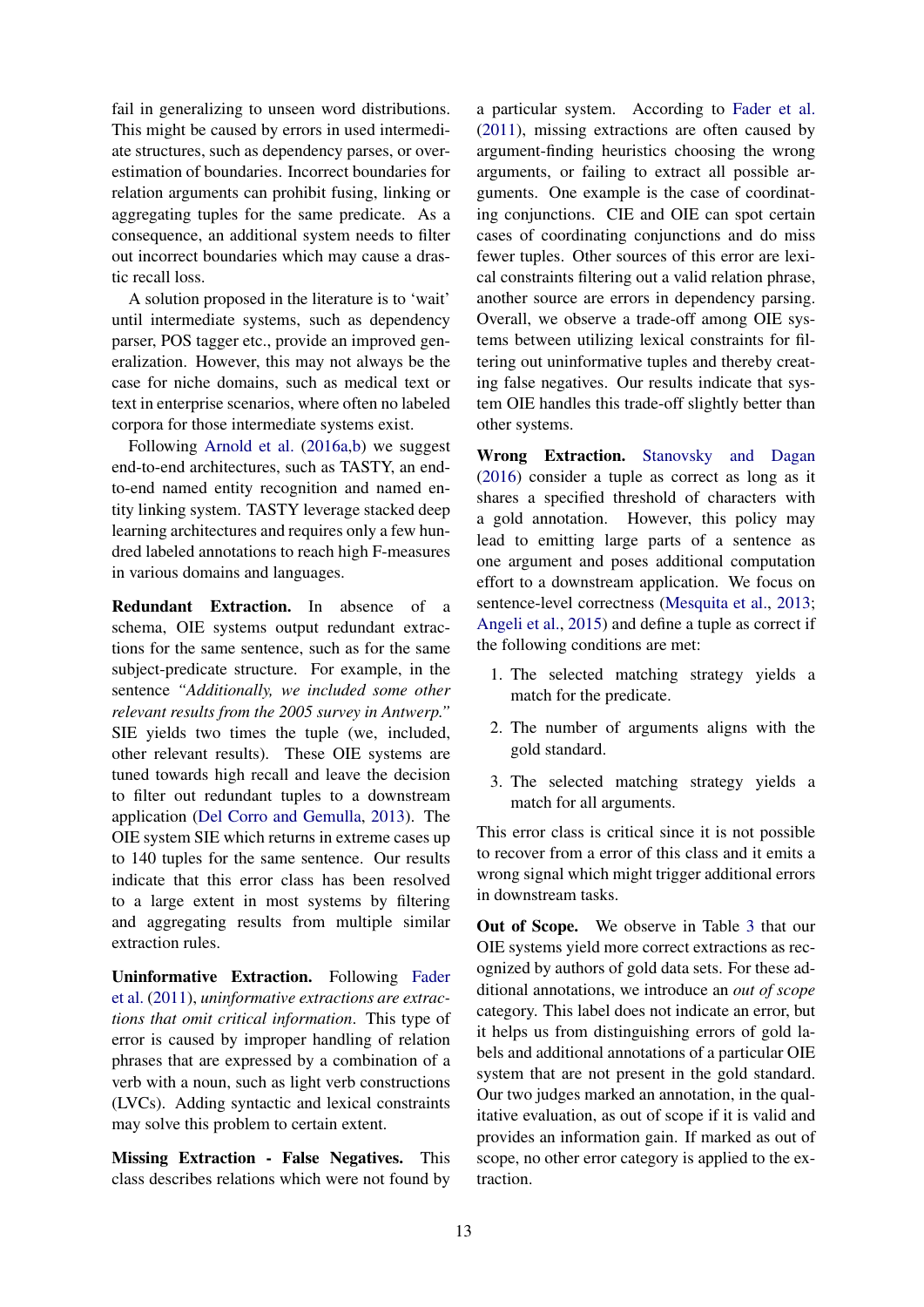### 3 The RelVis System

In the following Section, we guide through our OIE benchmark system which was used to perform the quantitative and qualitative analysis. We show how the system can support a user in such sophisticated evaluation processes.

Startup. At system initialisation, RelVis reads gold-annotations. Next, the system stores extraction and gold annotations in a RDBMS from which a web based front end visualizes text data and annotations.

Dashboards for exploring annotations. Now, the user can start exploring results and understanding the behaviour of each system. Figure 1 visualizes in a dashboard example sentences, precision, recall and  $F_2$  scores for each OIE system and for each error class.

Please note, RelVis plots error distributions as a Kiviat diagram and draws bar charts for comparing error class impacts for each OIE system. In addition, the user can export results as tables and CSV files from the database, as shown in Table 3 and Table 2.

Understanding and adding a single annotation. RelVis visualizes OIE extractions on sentence level. Figure 3 shows how the dashboard visualizes example sentences. For each hit by a system, the user can drill down into a single sentence and can understand extraction predicates or arguments. Next, she can dive down into correct or incorrect annotations, can add labels for error classes for incorrect annotations or may leave a comment, see also Figure 2. We permit the user to apply multiple error classes to each part of an annotation, such as a predicate or argument. Next, she can focus on a sentence of interest and can compare extractions between different OIE systems.

We permit the user to update or add new annotations with a BRAT style functionality (Stenetorp et al., 2012), optimized for n-ary OIE relations.

Figure 3 shows a screenshot to illustrate the process. The user selects a sentence to annotate and starts with the first annotation by clicking on the "Add new OIE Relation" button (6). Next, she marks the predicate and arguments in the sentence for her first annotation by selecting them with the cursor and interacting with Button (1) and (2). The system indicates predicates (4) in green and arguments (5) in blue colour.

### 4 Experiment Results

In a quantitative evaluation we report precision, recall and  $F_2$  scores on all four data sets. Table 2 reports overall results for four OIE systems on all four data sets, with the limitation that only a subset of OIE2016, containing 1768 sentences, was available to us. We conduct our experiments with an exact (a) and relaxed (b) containment match strategy.

For the qualitative evaluation we execute four OIE systems on 17 sentences of each data set. This resulted in 749 predicted extractions which we evaluate and classify into error categories by two human judges, as shown in Table 3. Additionally, Figure 4 gives an overview of the general performance of all tools over all data sets. We apply a strict containment match strategy in this evaluation. Observing that multiple errors can happen to a single extraction, we assign in these cases more than one error category.

Note, for both experiments, we configure system CIE to binary extraction mode for binary data sets and otherwise in n-ary mode.

### 4.1 General Findings

We observe no clear overall winner: Each OIE system works best on a particular data set, and no OIE system significantly outperforms on two or more data sets.

Boundary Errors. We observe that an OIE system causes boundary errors often by over- or under-specific argument spans. In more rare cases the source for this error are predicate spans. Both, argument and predicate related errors can be caused by wrong intermediate structures in a particular OIE system. Another source of the problem could be the argument candidate generation, which overestimates the size of an argument span, so that it envelops multiple distinct arguments. Further causes for a boundary error are different annotation styles, which appear among systems as well as among gold standard data sets.

As one possible source for the overall bad results on the NYT-222 dataset, we pinpoint the differing styles of conjunction extraction. Consider a gold standard which expects a single extraction with multiple arguments for the sentence: "*DENVER BRONCOS signed LB Kenny Jackson, DT Garrett Johnson and CB Sam Young.*" like e.g. *signed(DENVER BRONCOS; Kenny Jackson; Garrett Johnson; Sam Young)*. Systems CIE and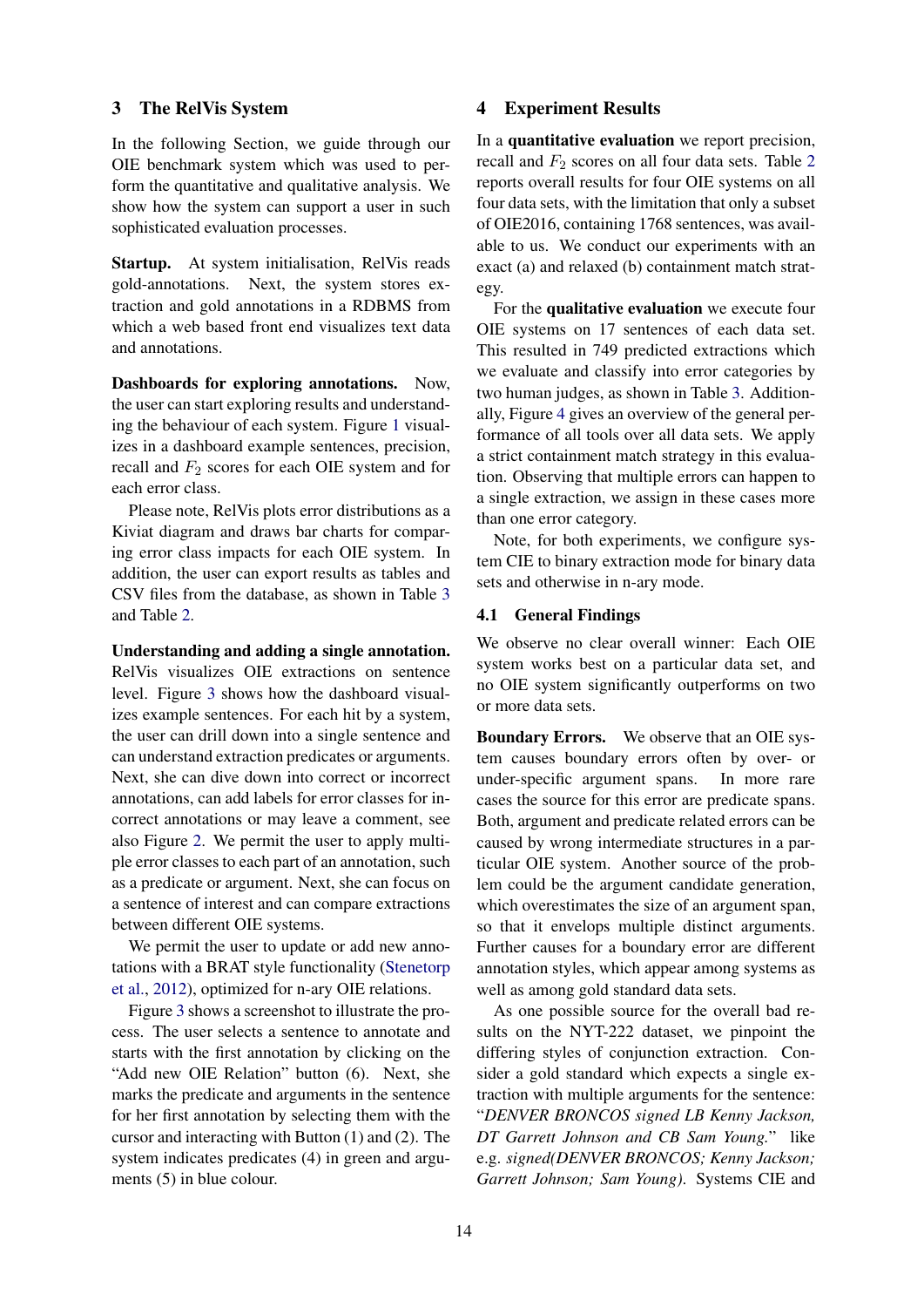

Figure 1: Screenshot of the sentence selection view of RelVis. (1) For each sentence in the document we show text and number of extractions by system. (2) The "Legend panel" denotes various OIE systems with different colours. (3) The lower right hand side shows visualizations of error evaluation statistics.

| <b>Dataset</b> | ClausIE $(\% )$ |       |       | OpenIE 4.2 $(\% )$ |                 |                         |                                       | Stanford OIE $(\% )$ |                 | <b>PredPatt</b> $(\%)$ |       |                |  |
|----------------|-----------------|-------|-------|--------------------|-----------------|-------------------------|---------------------------------------|----------------------|-----------------|------------------------|-------|----------------|--|
|                | P               | R     | $F_2$ | P                  | R               | $F_2$                   | P                                     | R                    | $F_2$           | P                      | R     | F <sub>2</sub> |  |
| PENN-100 $(a)$ | 4.00            | 21.15 | 11.39 | 12.41              |                 | $36.54 \mid 26.31 \mid$ |                                       | $14.85$ 57.69        | 36.58           | 6.83                   | 42.30 | 20.75          |  |
| PENN-100 $(b)$ | 4.00            | 21.15 | 11.39 | 13.07              |                 |                         | 38.46   27.70   14.85   57.69   36.59 |                      |                 | 7.76                   | 48.08 | 23.58          |  |
| $WEB-500(a)$   | 16.33           | 46.70 | 34.03 |                    | $12.83$   19.62 |                         | $17.74$   13.65   40.72   29.16       |                      |                 | 5.18                   | 13.43 | 10.19          |  |
| WEB-500 (b)    | 16.33           | 46.70 | 34.03 | 13.39              | 20.47           | 18.51                   | 13.65                                 |                      | $40.72$   29.16 | 6.09                   | 15.78 | 11.97          |  |
| $NYT-222(a)$   | 1.64            | 5.85  | 3.87  | 2.86               | 7.66            | 5.73                    | $\Omega$                              | $\Omega$             | $\Omega$        | 2.22                   | 13.51 | 6.71           |  |
| $NYT-222(b)$   | 4.69            | 16.67 | 11.03 | 11.28              | 30.18           | 22.60                   | 13.37                                 | 73.87                | 38.77           | 8.47                   | 51.35 | 25.51          |  |
| OIE2016 $(a)$  | 14.81           | 13.67 | 13.89 | 24.85              | 18.69           | 19.67                   | 0.80                                  | 1.49                 | 1.27            | 7.26                   | 12.39 | 10.86          |  |
| OIE2016(b)     | 20.38           | 18.81 | 19.10 |                    | $39.58$   29.76 | 31.31                   | 3.83                                  | 7.10                 | 6.07            | 13.52                  | 23.09 | 20.23          |  |

Table 2: Quantitative Evaluation. The (b) variant are results with relaxed containment match strategy and (a) are those with the strict containment strategy.

OIE yield persons and their positions as one large argument in a binary relation: *signed(DENVER BRONCOS; LB Kenny Jackson, DT Garrett Johnson and CB Sam Young.)*. On the contrary, System PP implements another style extracting every person of the sample sentence in an own binary relation.

SIE, a binary extraction system, performs surprisingly well on this data set with the relaxed containment match strategy and on *NYT-222 (b)*. With a strict containment match strategy, NYT-222 (a), the system was not able to find a correct extraction, because the data set does not contain binary relations. Using a relaxed containment match strategy, system SIE outperforms all other systems, by extracting large, over-specific arguments. This shifts additional effort for further processing towards downstream applications. This shows the importance of taking boundaries into account in an evaluation. However, system SIE fails on the extraction of OIE2016, which contains more complex sentences, including numerical values and multiple gold annotations in comparison to NYT-222.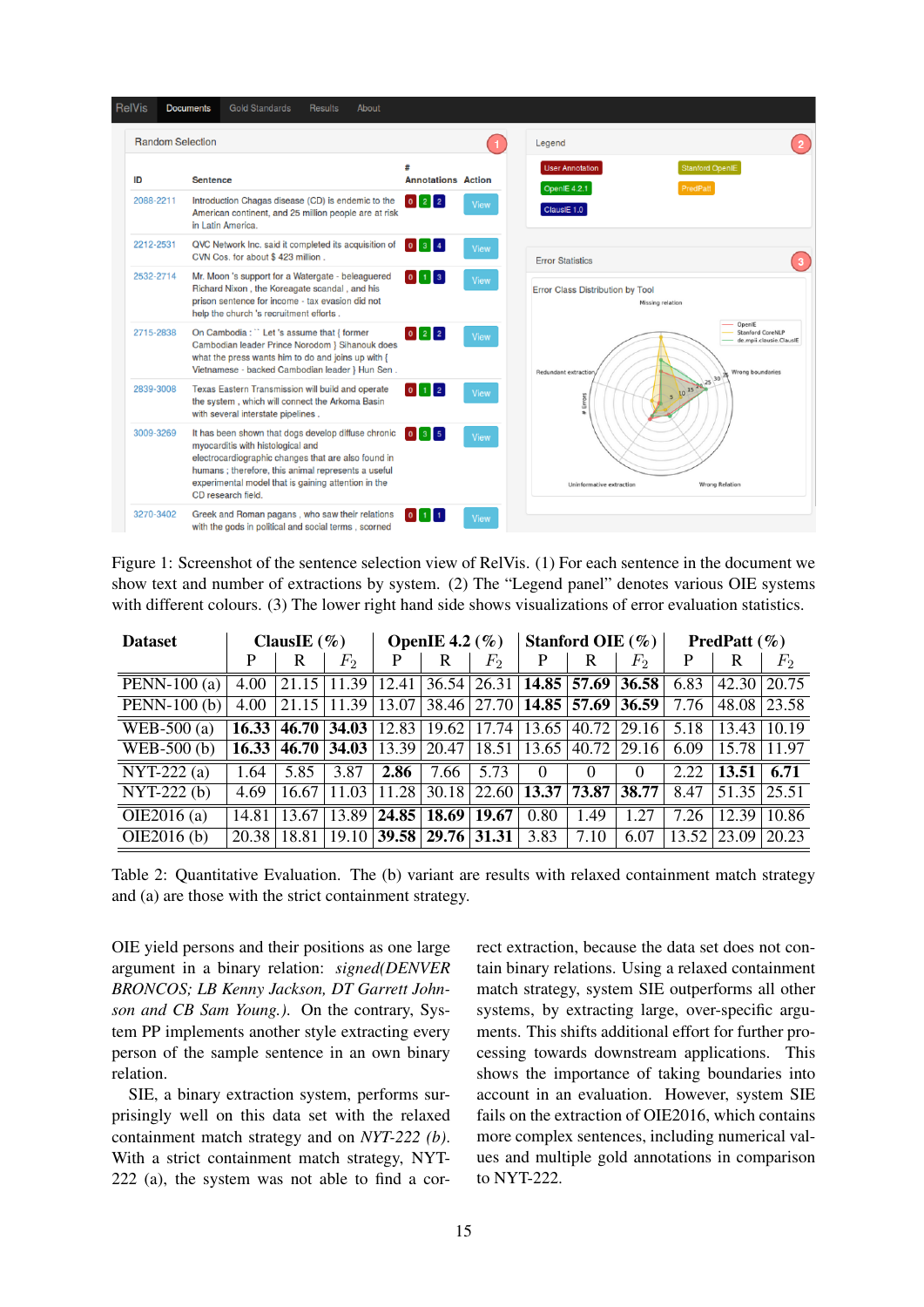| <b>Dataset</b>                | $NYT-222$ (n-ary) |                |           | $OIE2016$ (n-ary) |            |            | <b>PENN-100</b> (binary) |            |            |     | WEB-500 (binary) |            |                         |            |    |                |
|-------------------------------|-------------------|----------------|-----------|-------------------|------------|------------|--------------------------|------------|------------|-----|------------------|------------|-------------------------|------------|----|----------------|
| # Relations                   |                   |                |           | 29                |            |            |                          |            |            |     |                  |            |                         |            |    |                |
|                               | <b>CIE</b>        | OIE.           | <b>PP</b> | <b>SIE</b>        | <b>CIE</b> | <b>OIE</b> | PP                       | <b>SIE</b> | <b>CIE</b> | OIE | PP               | <b>SIE</b> | <b>CIE</b>              | <b>OIE</b> | PP | <b>SIE</b>     |
| # Predicted                   | 42                | 35             | 68        | 74                | 28         | 30         | 57                       | 91         | 63         | 34  | 61               | 49         | 33                      | 22         | 24 | 38             |
| # Correct                     | 2                 |                | 6         | 0                 | 8          | 12         | 6                        | 5          | 4          | 8   | 10               | 11         | 5                       | 4          | 3  | 10             |
| # Redundant                   | 0                 | 0              | 0         | 5                 | $\theta$   | $\theta$   | $\theta$                 | 18         |            |     | $\Omega$         | 4          | $\overline{\mathbf{2}}$ | 0          | 0  |                |
| # Uninformative               | 4                 | $\mathfrak{D}$ | 8         | $\theta$          | 2          | 0          | 6                        |            | 9          | 3   | 9                | 4          | $\Omega$                | $\Omega$   | 0  | 3              |
| # Boundaries                  | 11                | 17             | 18        | 39                | 11         | 11         | 21                       | 69         | 14         | 5   | Q                | 14         | 8                       | 9          | 9  | 9              |
| $#$ Wrong                     | າ                 |                | 3         | 5                 |            |            | 6                        | 3          | 3          |     | 10               | 4          |                         | 2          | າ  | $\mathfrak{D}$ |
| # Out of Scope                | 24                | 17             | 34        | 30                |            | 6          | 21                       | 13         | 33         | 17  | 31               | 18         | 19                      | 8          | 12 | 14             |
| $\overline{\text{\#}}$ Missed | 4                 |                | 5         | 5                 | 8          | 4          |                          | 12         | 14         | 6   | 6                |            | 8                       | 3          |    | 6              |

Table 3: Occurrences of extraction errors found in the qualitative analysis of four OIE systems on 17 sentences drawn from four gold standard datasets. 749 predicted extractions were evaluated in total. Note: multiple errors per predicted extraction are possible and that number of missed extractions is naturally not contained in # Predicted.



Figure 2: Interface for specifying the correctness (1), comment on error cause (2) and error class (3) of an OIE extraction.

Missed Extractions. Noisy text, wrong intermediate structures and different annotation styles among gold data sets often trigger this error. We report a significant drop in recall for all systems on the WEB-500 dataset compared to PENN-100, except for CIE, see Table 2, even though both data sets show a similar annotation style. However, the WEB-500 data set is quite noisy and contains HTML-character encodings, unfinished sentences or headlines with special characters. Those artifacts cause errors in intermediate structures, like dependency parses or POS tags, which causes the systems to fail. In particular, the n-ary systems OIE or PP do not seem to be robust to such noisy data.

Another source for missed relations is a mismatch between annotation styles. For example,

system CIE shows a different style as the gold annotation in PENN-100, NYT-222 and WEB-500 data sets. A closer inspection reveals that CIE's verb centric extraction behaviour handles nominal or adjectival triggered relations (Peng et al., 2014) in a different style as the gold standard data set. Its design triggers inserting an artificial predicate (Del Corro and Gemulla, 2013) which can cause many missed annotations in our evaluation. For example, consider the following sentence: "*At least one potential GEC partner, Matra, insists it isn't interested in Ferranti.*" System CIE extracts the tuple: *is(one potential GEC partner; Matra)*, but the style of the gold standard expects: *partner(GEC; Matra)*. We explain the increase of all scores of system CIE by the larger number of gold annotations, compared to PENN-100, which does not interfere with the annotation style of system CIE.

Wrong and uninformative unary extractions. Wrong extraction errors are in many cases complex and caused by other errors. For example, a boundary error often leads to missing a important information like a negation. Furthermore, we observe problems in the predicate candidate selection process for unary extractions which leads to wrong extractions.

Uninformative extractions are mostly yielded by systems CIE and PP. In many cases, these errors are triggered in possessive relations without resolved co-references or relations with adjectival triggers, e.g. *first(world war)*. To overcome these problems, we suggest to improve filtering for uninformative unary relations, supply additional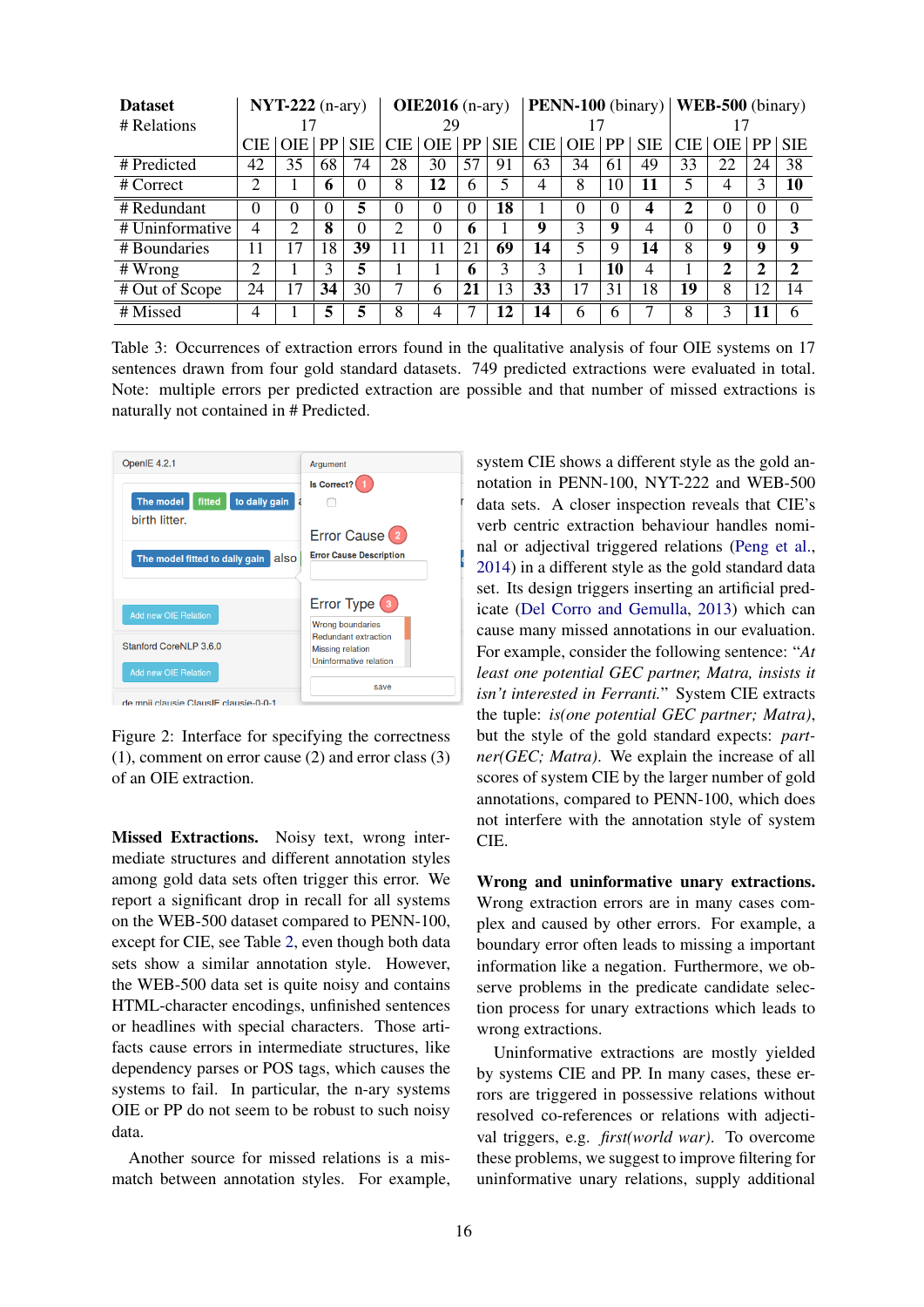

Figure 3: Visualization of OIE annotations. The predicate is marked green (4) and arguments blue (5). Buttons for adding a predicate (1) or argument (2) are on top. The button for adding another OIE Annotation (6) is on the bottom. In the top left corner is the delete annotation button (3).



Figure 4: Error occurrence of all OIE systems on 68 sentences of four data sets. Error categories described in ?? are plotted along five axes. The system with the smallest covered area makes the least errors. We crop the diagram at 70 occurrences for easier interpretation. SIE hits 131 times in total the Wrong Boundaries category.

checks for missed negations or important arguments and integrate a co-reference resolution components into next generation OIE systems.

Redundant Extractions Redundant extractions exclusively occur in systems SIE and  $CIE^3$ .

### 4.2 Data set Specific Findings

OIE systems are still designed towards binary tuples. Very first OIE systems had been designed towards emitting binary OIE tuples. Therefore, we observe that all systems achieve a better recall score on the binary data sets when the strict containment strategy is used. This is caused by larger number of possible errors in an n-ary task. Additionally, inconsistent extraction styles for nary relations in both, systems and gold standards, cause errors.

Out of Scope. The PENN-100 data set supplies for every sentence just one gold extraction. In most cases it represents a non verbal triggered relation. This leads to many out of scope extractions, because most of the systems perform well in extracting verbal triggered relations. Each OIE system yields out of scope extractions in particular on the NYT-222 data set, which shows that the gold annotations in this data set do not cover capabilities of modern OIE systems.

Data set OIE2016 features the lowest number of out of scope extractions overall. It provides multiple gold annotations per sentence and covers a wide variety of extractions, starting with unary up to 7-ary tuples. System PP yields non verbal triggered unary extractions more often than other systems, which is the reason for its steady high number of out of scope extractions.

# 5 Conclusion

To our best knowledge this is the first attempt of a comprehensive in-depth error analysis, containing quantitative and qualitative evaluations, of four OIE systems on four data sets. In our future work we will publish our benchmark system RelVis, data sets and adapters under an open source licence for the general OIE community.<sup>4</sup>

Because of the nature of the OIE task, we conclude that there is a lack in stringent annota-

<sup>&</sup>lt;sup>3</sup>in binary extraction mode

<sup>4</sup> https://github.com/SchmaR/RelVis